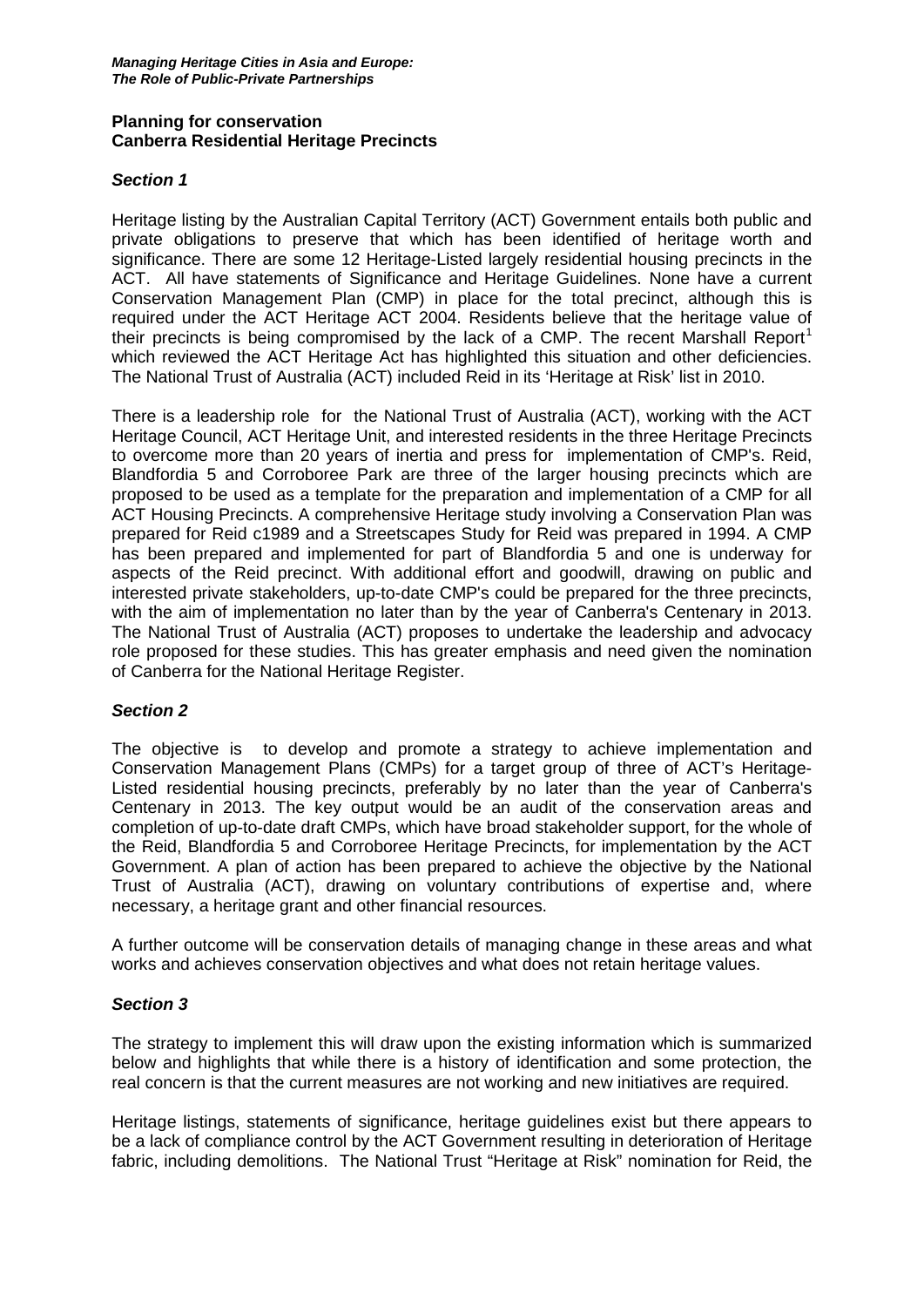Review of the ACT Heritage Act, and the Marshall Report  $(2010)^2$  $(2010)^2$  $(2010)^2$  all identified concerns with current practice.

## *Section 4*

• **Reid** 

Studies to be referred to include the Brine/Taylor Report (c1989)<sup>[3](#page-2-2)</sup>, Shibu Dutta's Reid Streetscapes  $(1994)^4$  $(1994)^4$  $(1994)^4$  and the current ad hoc CMP study for ACT Roads (in preparation). ACT Parks is undertaking ad hoc tree removal and proposed plantings and impacts on heritage values are not being appropriately assessed. Other details are in the listing of Reid by the National Trust of Australia (ACT) as 'Heritage at Risk'. Additional work is underway by the Reid Residents' Association (RRA) on preservation of Reid streetscapes, an e-book initiative to promote conservation of Reid and Reid garden design with the University of Canberra and Australian Garden History Society (AGHS).

Comments and recommendations in the Marshall Report reviewing the ACT Heritage Act 2004 also identify issues to consider. There is ongoing development and other pressures on the suburb. Residents generally meet heritage commitments but it is less clear what the ACT Government does to meet its heritage preservation commitments.

# • **Corroboree Park**

A conservation analysis of the precinct was undertaken in 2000 and CMP for the Community Centre was prepared in 2002. Pressure is growing for changes to housing and gardens as it is an inner city suburb. Concerned residents have urged ACT Parks to improve care for trees in the park, but trees in streets and private gardens are ageing and being lost. Residents generally meet heritage commitments but it is less clear what the ACT Government does.

#### • **Blandfordia 5**

There appears to be an ad hoc CMP for ACT Parks in preparation, but no CMP for the whole precinct. There remains ongoing development and other pressures. Residents generally meet heritage commitments but the ACT government could do more to preserve the area hence the need for a holistic CMP for the precinct.

# *Section 5*

The initiative is yet to be realized but has a strong community interest and will benefit the ACT Heritage Council and the ACT Government as it will herald a detailed review and identify what planning processes and design guidelines really work (or do not) to conserve these residential areas and the heritage values of these precincts.

This need is strengthened by the fact that Australia's National Heritage Council is considering Canberra for Australia's National Heritage Register and to have this landmark review and document will ensure best management practices can be implemented.

This could have flow on benefits for all Australian residential conservation areas. Although the project is only beginning the initiative is significant with long-term ramifications and worthy of promotion.